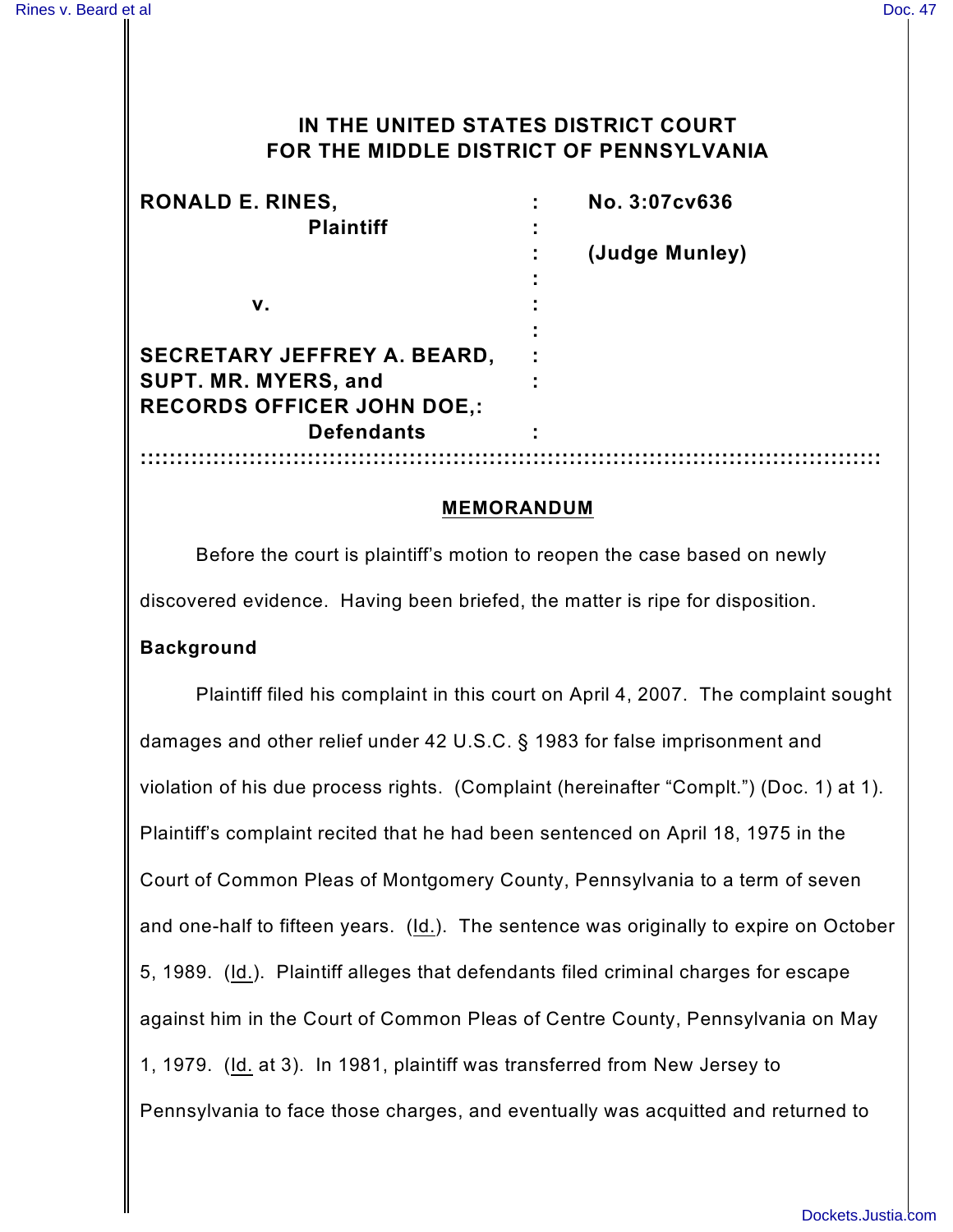New Jersey. (Id.). Later, in 1993, defendants sought and obtained the extradition of the plaintiff from Indiana, alleging that he had escaped from custody. (Id.). The governor of Indiana signed an extradition order, and plaintiff returned to Pennsylvania prison on December 28, 1993. (Id.). Prison officials placed him in solitary confinement, where he remained for ninety days. (Id.). Plaintiff insisted that he should not be in prison, since his maximum sentence had expired in 1989. (Id.).

Plaintiff was granted parole in March 1999. The next year, after the federal government arrested plaintiff, the Pennsylvania Department of Parole placed a detainer on him. (Id.). When the government calculated plaintiff's criminal history in determining his sentence, his imprisonment from 1993 to 1999 in Pennsylvania became a factor in elevating him to career criminal status. (Id.). This calculation led to a longer federal sentence. (Id.). Plaintiff's lawsuit argued that these calculations of plaintiff's status were improper, that the Commonwealth of Pennsylvania improperly added years to his prison term after the maximum term set by the court had expired, and that these actions deprived him of his liberty without due process of law. (Id. at 4-5). These actions led to plaintiff's false imprisonment claim. (Id. at 5).

On September 28, 2007, Magistrate Judge Smyser filed his report and recommendation on defendants' motion to dismiss (Doc. 29). The magistrate judge concluded that plaintiff's claim should be dismissed under the standard established in Heck v. Humphrey, 512 U.S. 477 (1994). Under that doctrine, a plaintiff cannot recover damages under 42 U.S.C. § 1983 for unconstitutional conviction or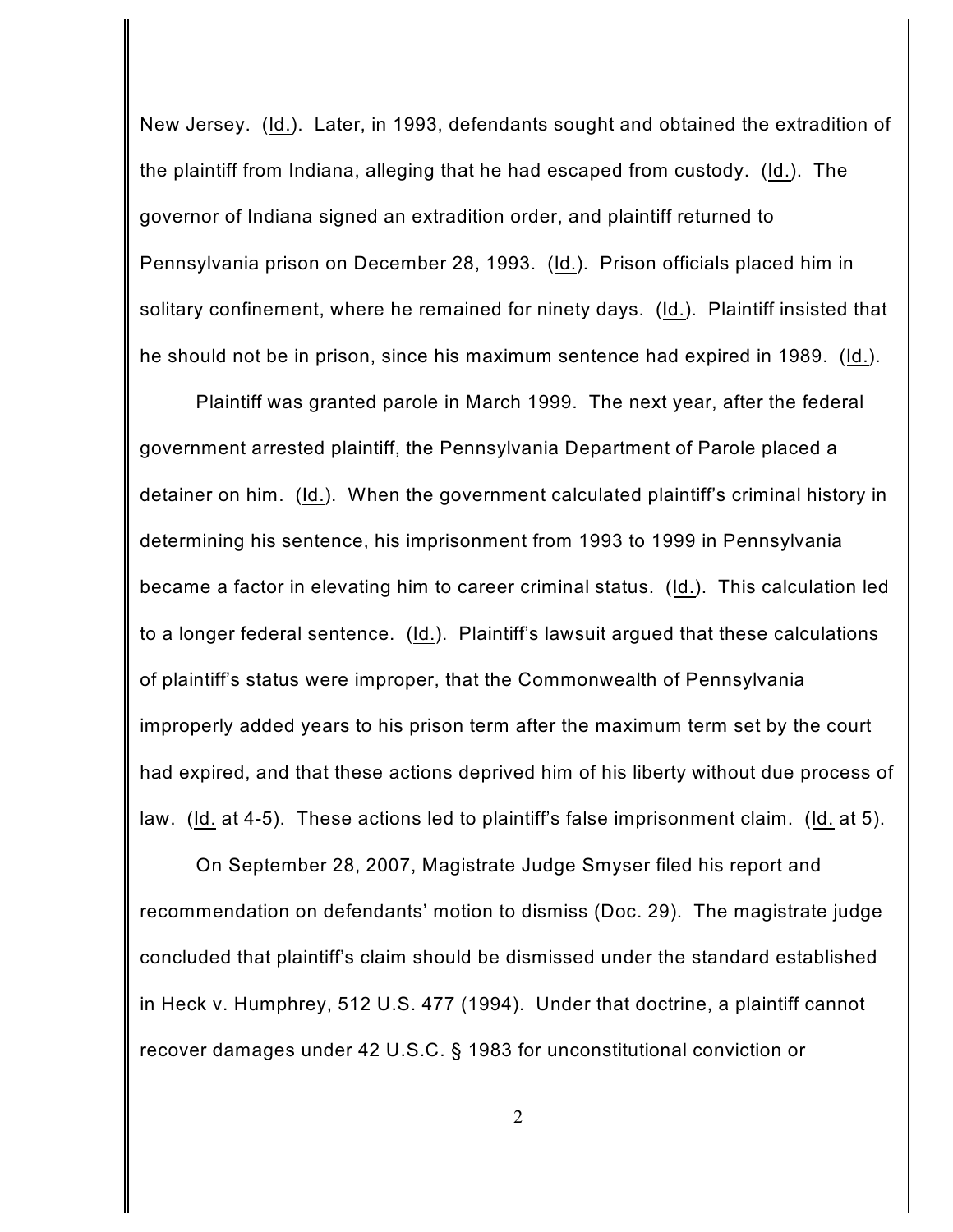imprisonment unless he can show that some other court action has invalidated his sentence. The magistrate judge found that plaintiff had made no such showing, and concluded that his Section 1983 claim should be dismissed. The court adopted Magistrate Judge Smyser's report and recommendation and closed the case on December 3, 2007. (Doc. 32). The court then denied plaintiff's motion for reconsideration on December 12, 2007. (Doc. 34). Plaintiff did not appeal this decision.

On February 18, 2011 plaintiff filed the instant motion to reopen the case based on newly discovered evidence. (Doc. 35). He argues that he recently discovered letters directed to him in 2006 from Deputy Counsel for the Pennsylvania Department of Corrections. (See Exhs. 1-2 to Motion (Doc. 35)). In one of those letters, the Deputy Counsel addressed the length of plaintiff's sentence. Though plaintiff had not been convicted of the crime of escape, counsel informed him he was still required to serve the time remaining on his sentence once he returned to state custody. (See Exh. 2). Plaintiff contends that these statements are an acknowledgment that he was improperly held, and therefore state officials should be subject to damages for this confinement.

### **Jurisdiction**

As this case is brought pursuant to 42 U.S.C. § 1983, the court has jurisdiction pursuant to 28 U.S.C. § 1331 ("The district courts shall have original jurisdiction of all civil actions arising under the Constitution, laws, or treaties of the United States.").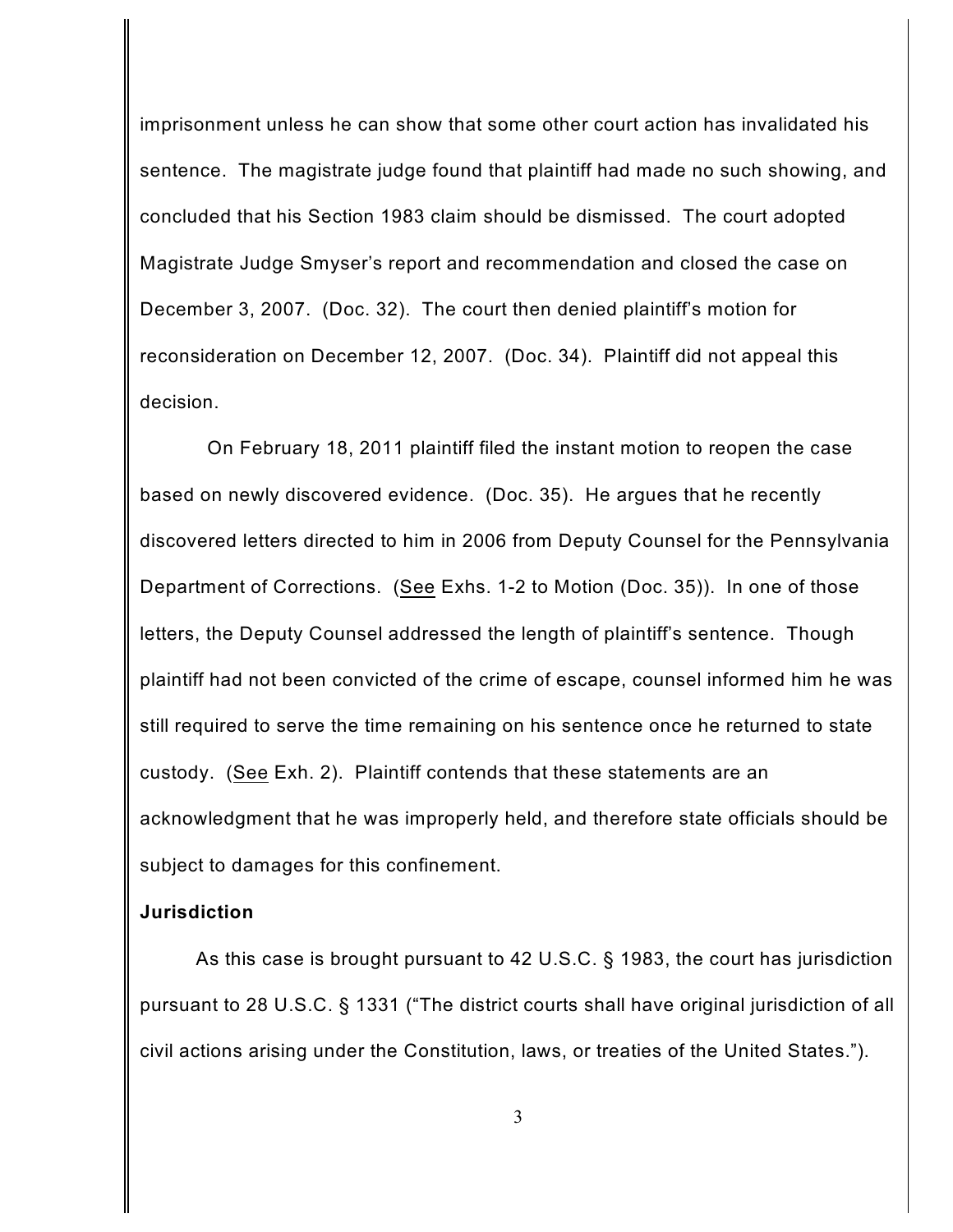### **Discussion**

In his earlier objections to Magistrate Judge Smyser's report and recommendation, plaintiff argued that Heck v. Humphrey is not applicable to his case because, unlike the plaintiff in that case, his conviction and sentence have been invalidated. Plaintiff claimed that he may therefore bring a Section 1983 suit for damages related to that conviction.

In Heck, a prisoner filed a *pro se* Section 1983 suit in Federal Court, alleging that defendants had undertaken an "'unlawful, unreasonable, and arbitrary'" investigation that led to plaintiff's arrest, destroyed exculpatory evidence and used improper evidence at his trial. Heck, 512 U.S. at 479. The Supreme Court found that plaintiff could not bring an action under Section 1983 that sought damages for an allegedly unconstitutional conviction if that conviction had not been ruled improper by a court. The court concluded that "the hoary principle that civil tort actions are not appropriate vehicles for challenging the validity of outstanding criminal judgments applies to § 1983 damages actions that necessarily require the plaintiff to prove the unlawfulness of his conviction or confinement, just as it has always applied to actions for malicious prosecution." Id. at 486. Accordingly,"in order to recover damages for allegedly unconstitutional conviction or imprisonment, or for other harm caused by actions whose unlawfulness would render a conviction or sentence invalid, a § 1983 plaintiff must prove that the conviction or sentence has been reversed on direct appeal, expunged by executive order, declared invalid by a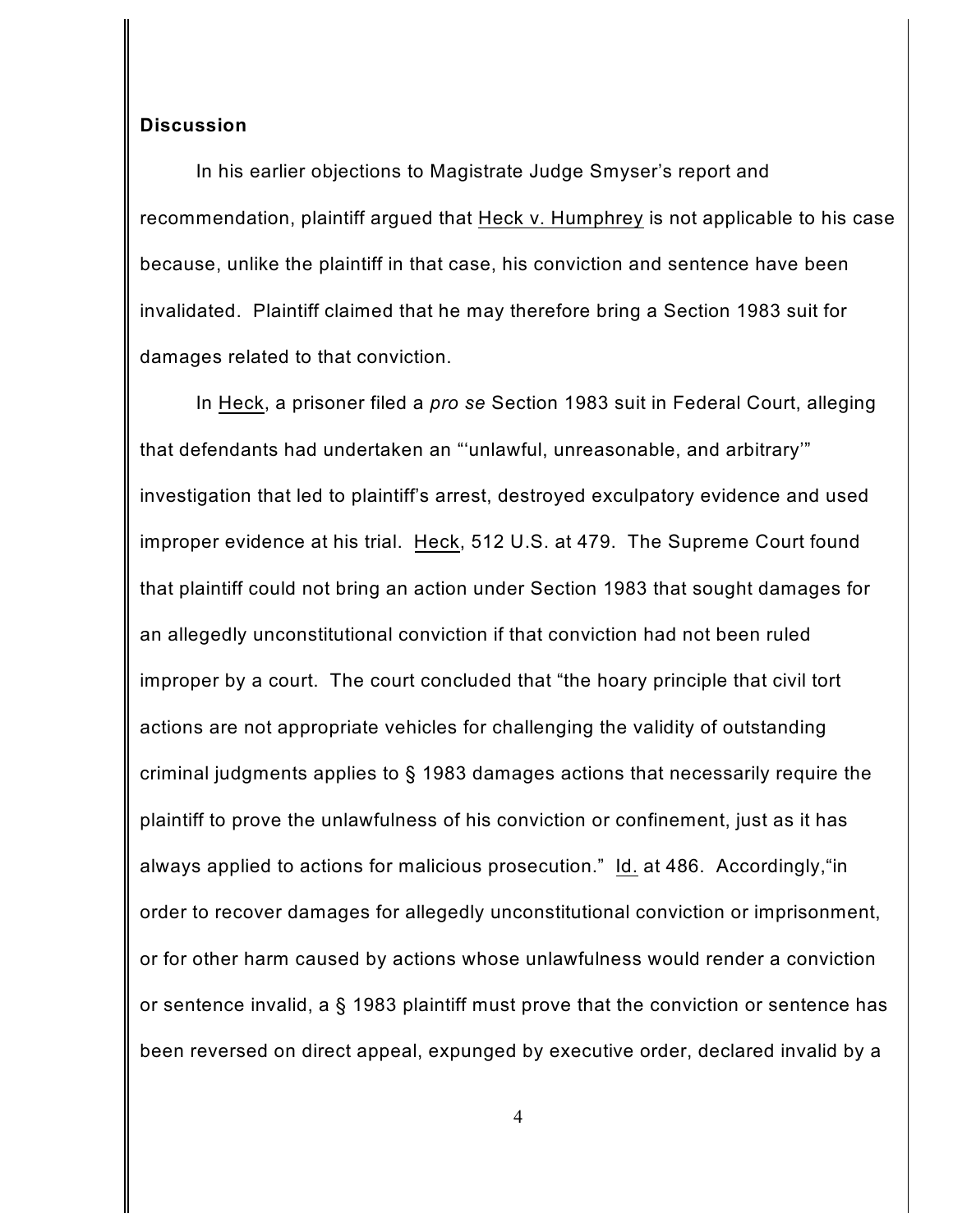state tribunal authorized to make such determination, or called into question by a federal court's issuance of a writ of habeas corpus." Id. at 487. A Section 1983 action where judgment for the plaintiff "would necessarily imply the invalidity of his conviction or sentence" must be dismissed unless the plaintiff can show that a court has already invalidated that sentence. Id.

In the instant matter, the court concluded that plaintiff could not prevail in his lawsuit because he could not provide evidence that any court had invalidated his previous conviction. Plaintiff now claims he has uncovered new evidence that demonstrates that his earlier conviction was invalid and he is thus entitled to sue for damages. The evidence produced by the plaintiff, even if the court were to consider that evidence newly discovered, does not demonstrate that the earlier conviction "has been reversed on direct appeal, expunged by executive order, declared invalid by a state tribunal authorized to make such determination, or called into question by a federal court's issuance of a writ of habeas corpus." Id. at 487. The evidence produced by the plaintiff merely demonstrates that a state official agreed with the plaintiff that he was not convicted of an escape charge related to his absence from prison. Such evidence does not prove that a court or other appropriate official invalidated the sentence under which plaintiff was serving at the time. The letters are not court documents, and their text indicates that the Pennsylvania Department of Corrections continued to argue that plaintiff's detention was lawful and of the appropriate length. As such, no damage claim may be brought pursuant to Section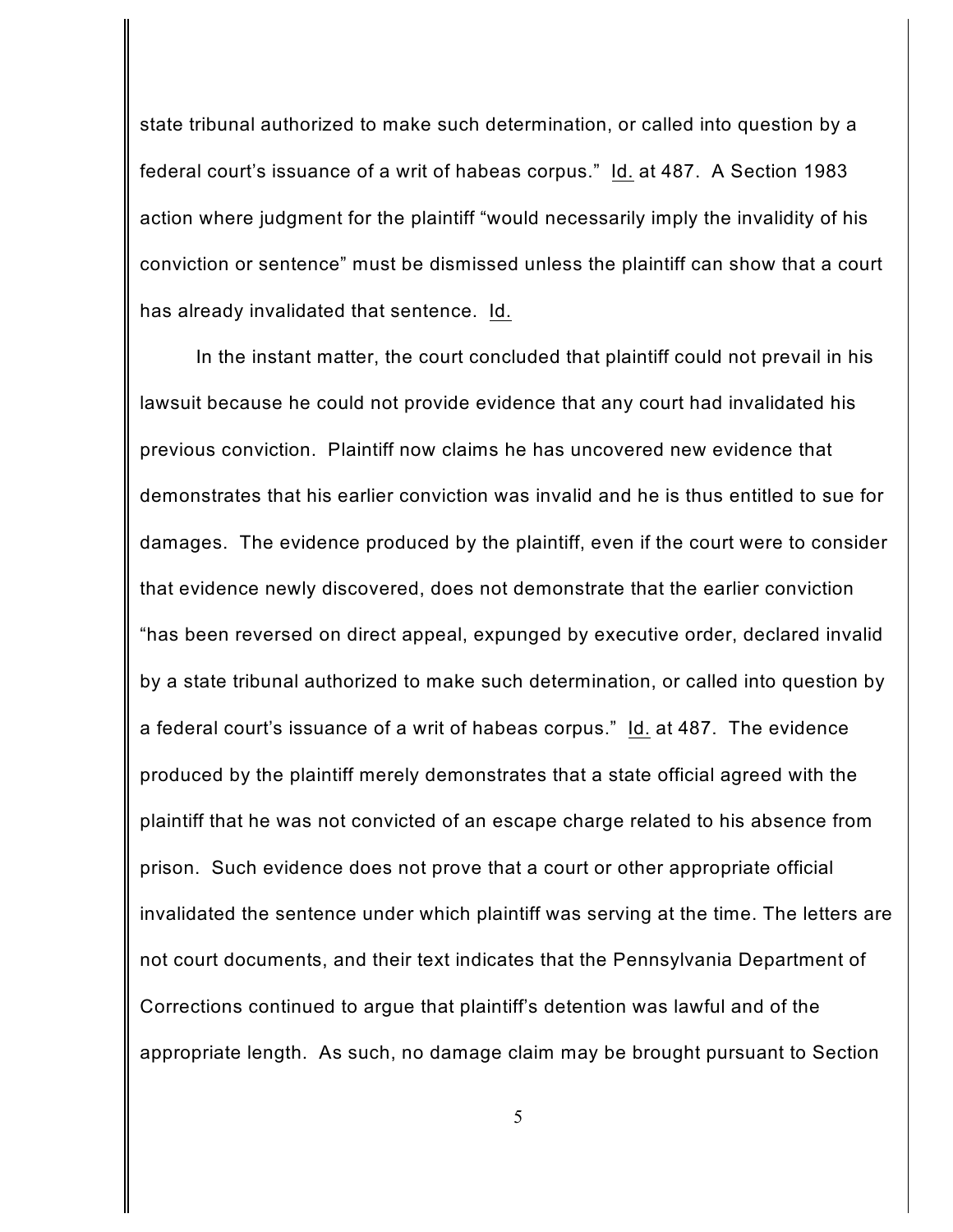1983 for plaintiff's allegedly illegal confinement. No new evidence indicates a formal finding that plaintiff's detention was invalid. The court will deny the motion to reopen.

# **Conclusion**

For the reasons stated above, the court will deny the plaintiff's motion to reopen. An appropriate order follows.